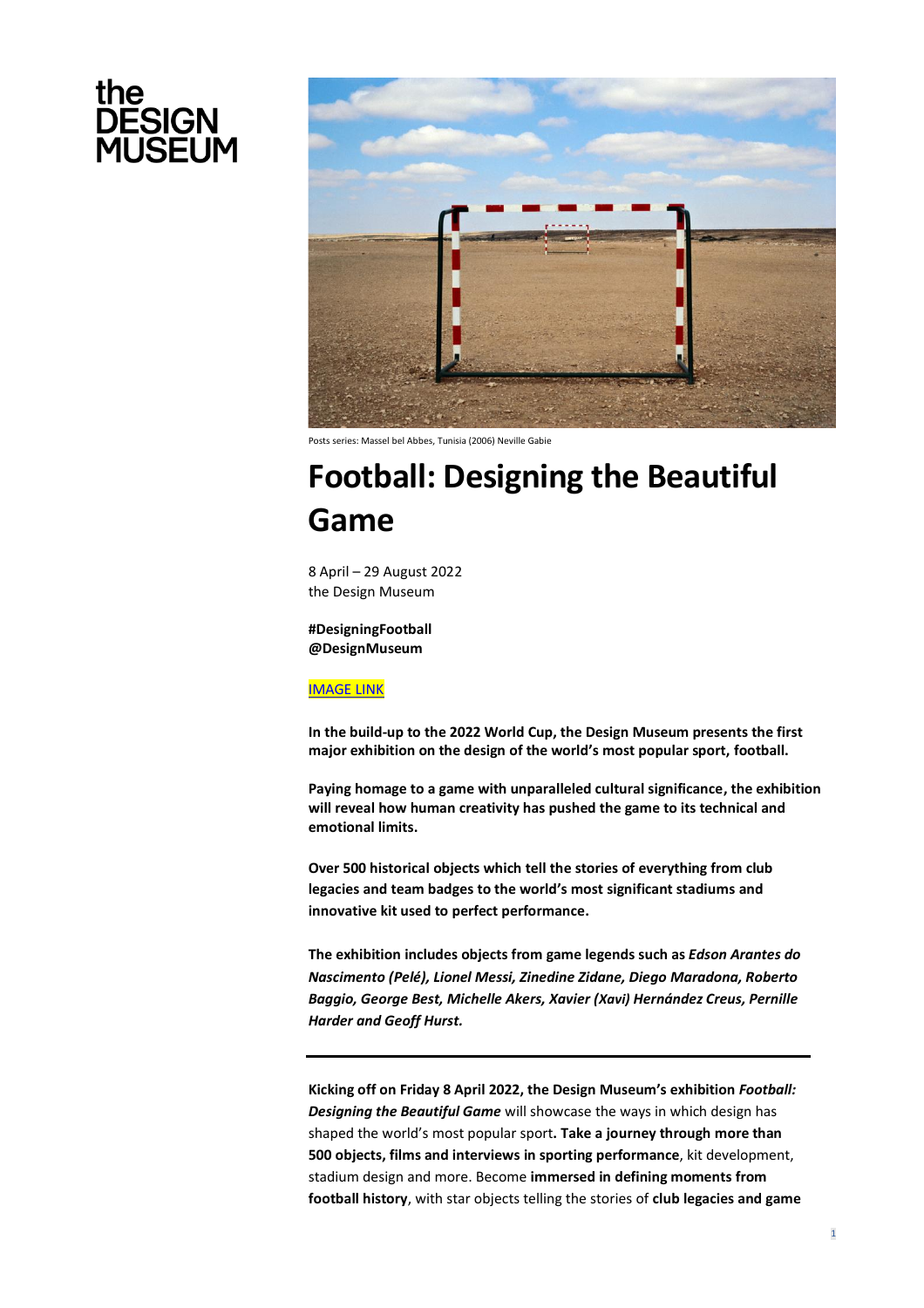**legends including Pelé, Lionel Messi, George Best and Diego Maradona and more.**

Featuring the master-planning of the **world's most significant football stadiums** to **the innovative materials used in today's boots**, the **graphic design of team badges** and the **grassroots initiatives** pushing back against the sport's commercialisation, the exhibition offers an insight into the people and processes that have made football what it is today.

**Created in collaboration with the National Football Museum** in Manchester, this exhibition **opens in the build-up to the 2022 FIFA World Cup. The exhibition is divided into five sections: Performance, Identity, Crowds, Spectacle and Play**. An immersive set design will draw out well-known elements of stadium architecture from the player's tunnel to the stands.

The journey begins by looking at performance through the lens of the design and the production of football equipment over its 150-year history, including efforts to devise new tools to allow teams to play longer, faster, and more consistently. See how lightweight boots and aerodynamic balls have evolved and the industry has developed shock-absorbent pitches and restorative exercise routines. **Packed with major objects such as the two footballs used in the inaugural 1930 World Cup final and match-worn boots from George Best and Lionel Messi,** visitors will be given an insight into how design has helped perfect the sport.

From street-corners to world-class stadia, football's cultural significance is unparalleled, creating meaningful communities, and uniting people across the globe. In the section on identity, play back precious moments and connect with football culture through **fan-led memorabilia such as kits, posters, programmes and more.** As well as **examining rare designs worn by legendary players such as Pelé, Zinedine Zidane, and Diego Maradona,** this section also touches on the Hillsborough Disaster, including a **Memorial Banner, designed by survivor Peter Carney from 1989.**

**Relive the sensation of being part of a match day crowd through an immersive stadium reconstruction** in the Crowds section. Stadiums have a detailed design process that considers sound, sightlines, and movement to maximise the fan experience. **Be guided through some of the most complex stadiums from around the world**, including landmark venues such as Wembley, Stamford Bridge and San Siro, alongside future-facing projects from leading industry figures like Herzog & de Meuron, Populous and Zaha Hadid Architects.

**In a year that also celebrates 150 years of The Football Association in the UK,** explore how tournaments and the media have transformed the game into the world's most popular spectator sport. **See how the establishment of official tournaments, television viewership and social media has allowed fans to connect to the sport** and turned football into a multi-billion pound industry. **Examine the oldest surviving FA Cup and a set of World Cup posters,** while archived radio clips transport you through sporting history.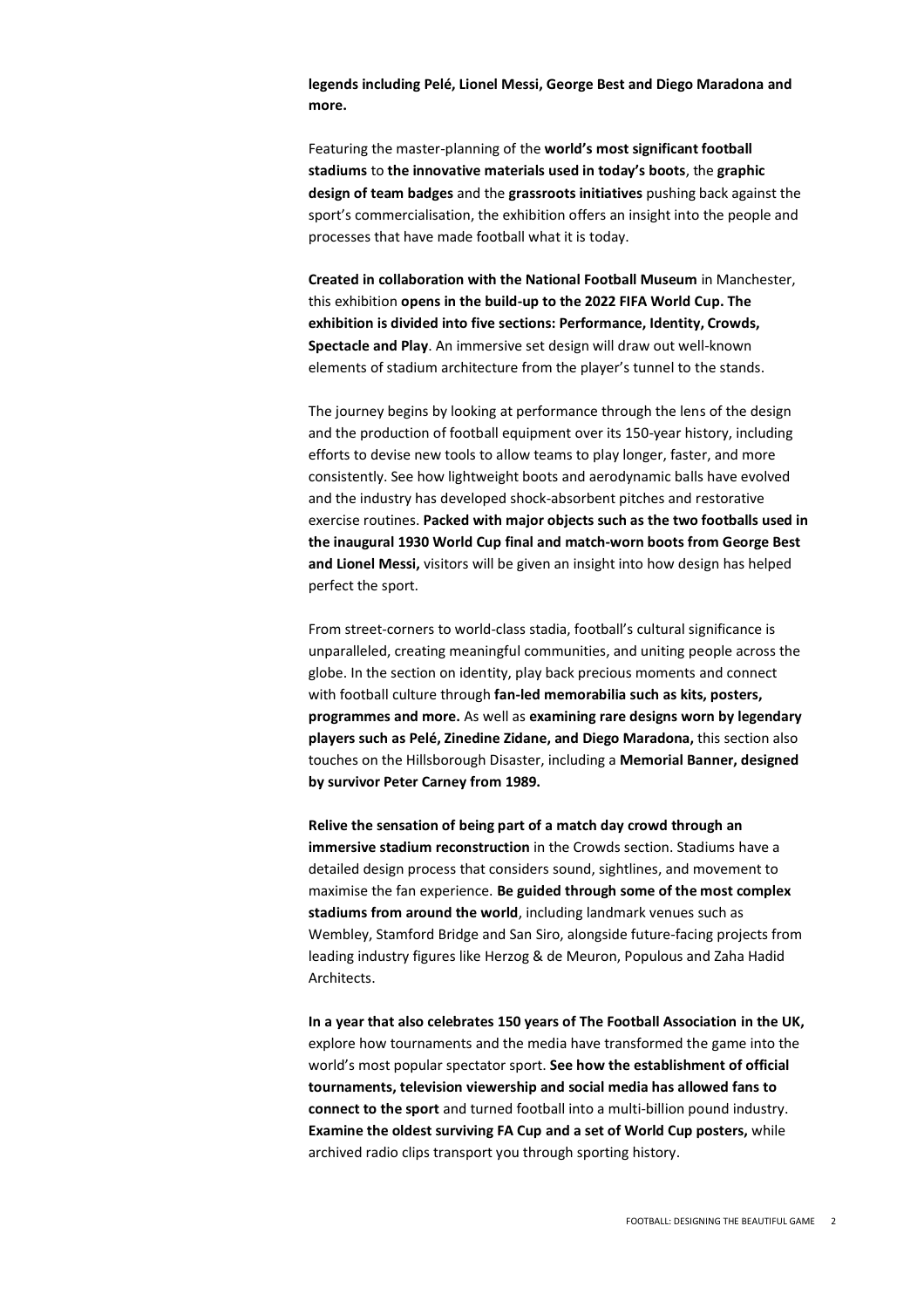The show ends by returning to what football is at its core: a chance to play. **Celebrating the freedom, creativity and imagination the game inspires**, this final section explores the different ways people engage with football beyond the pitch, from collecting to gaming, fan ownership to community activism. Discover **early examples of tabletop games such as Blow Football and Subboteo, and video games including the FIFA series, Football Manager and Sensible Soccer.** 

Throughout, hear a specially commissioned soundtrack by Coda to Coda, recording the voices of fans and players from the highest tiers of professional football through to grassroots level.

#### **Eleanor Watson, Curator said:**

*"Football is a hugely significant industry across the world and it employs a vast network of highly specialised professionals, with designers and architects playing an important role in shaping the development of the sport for over 150 years. Football: Designing the Beautiful Game shines a spotlight on the role that designers, architects and fans have played in the history of football, from performances on the pitch to the atmosphere in the stands. It is the design story behind the world's most popular sport"*

Families are invited to take part in a bespoke trail produced by Lima Studio, which uses multi-sensory experiences to animate the exhibition's content for children of all ages. Design your own kit, build your own football stadium and more.

*Football: Designing the Beautiful Game* aims to promote plurality, diversity and inclusion throughout. Everyday heroes of the sport will be celebrated, and visitors will be encouraged to share their own views and visions for the future of football.

*Football: Designing the Beautiful Game* opens on Friday 8 April 2021 at the Design Museum. Tickets for the exhibition are available to book now [HERE.](https://designmuseum.org/exhibitions/football-designing-the-beautiful-game)

**-Ends-**

## **Notes to Editor**

**Curated by:**  Eleanor Watson, Curator, Design Museum Rachel Hajek, Assistant Curator, Design Museum

**Content Partner:**  National Football Museum

**Exhibition 3D Design:** OMMX

**Exhibition 2D Design:** Shaz Madani

**Supported by:**